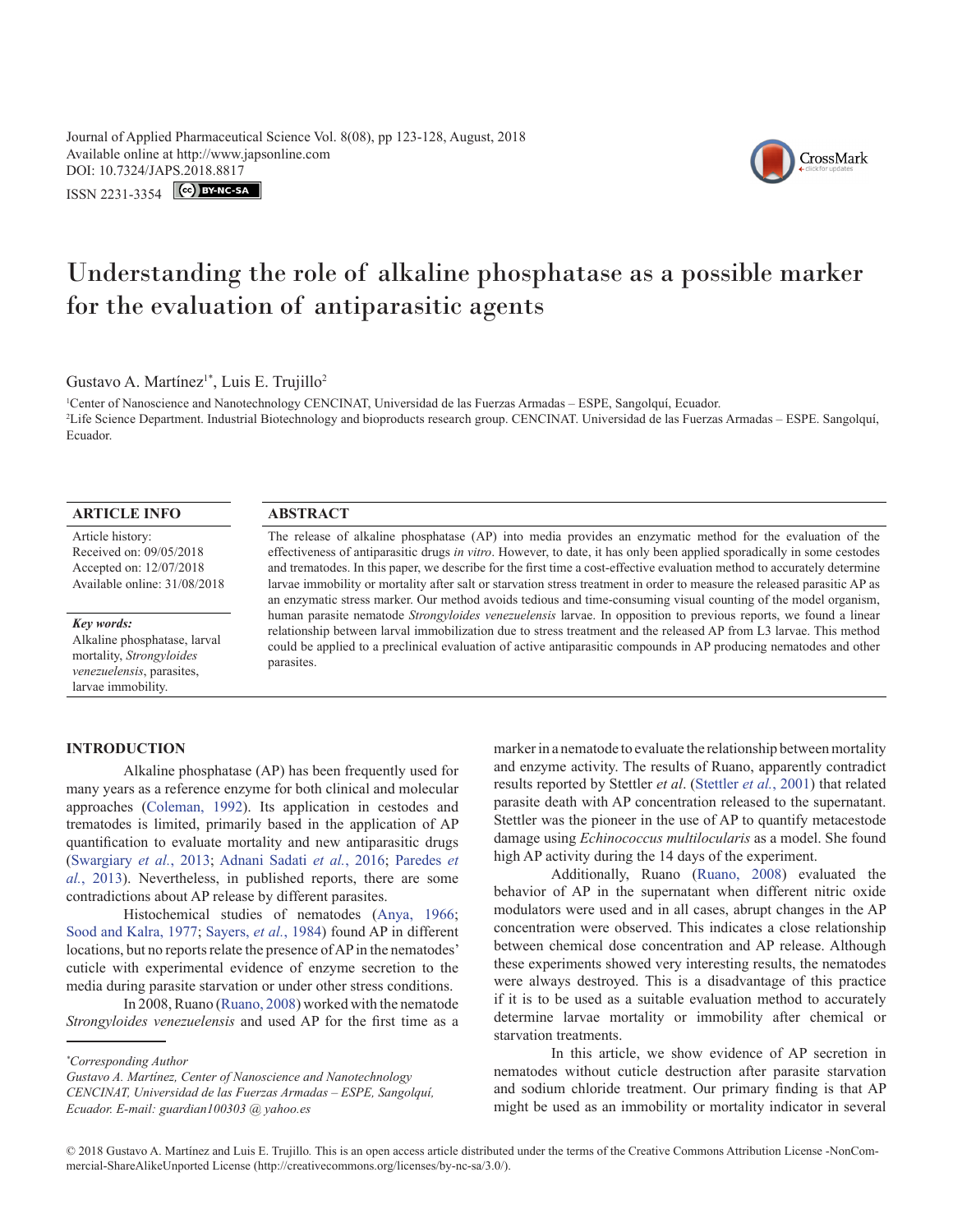parasites, solving some apparently contradictory results described by other authors regarding the differences in AP behavior in different parasite species. Additionally, knowing the common behavior of this enzyme in different parasites, it is possible to predict its behavior and evaluate new antiparasitic drugs *in vitro* in a more efficient way.

# **MATERIALS AND METHODS**

#### *In vitro* **culture of** *S. venezuelensis*

*S. venezuelensis* eggs were collected from subcutaneously infected Wistar rats five days after infection, the feces were cultivated with vermiculite for another five days, and finally, larvae were recovered with the Baermann method. The larvae were washed with a diluted solution of sodium hypochlorite and then with distilled water. The larvae counting was done using an inverted microscope. In a culture plate with 24 wells, 100 larvae were added for each 0.5 mL of distilled water and were counted using the microscope. Following larvae counting, the plate was incubated for 24 hours with light at 28 to 31°C. After the incubation time, AP activity in the supernatant was determined using the method described below.

#### **Measuring alkaline phosphatase activity**

AP released by *S. venezuelensis* was determined using the colorimetric AP detection system (alkaline phosphatase BR Cromatest® Linear Chemicals, Spain) and adapted to a microassay format in our lab. In detail, 5 µL of culture supernatant was added to 125 µL of reagent, mixed according to the manufacturer's instructions, and incubated for 24 hours at 37°C in the dark. In a 96-well plate, the optical density (OD) at 405 nm was read in an ELISA reader (Linear GEA, Spain). Distilled water without parasite incubation served as a blank. Results were expressed as corrected OD using the following formulas:

 $N<sup>o</sup>$  corrected larvae = highest number of total larvae in the experiment

real relation =  $(N^{\circ}$  experimental immobile larvae)/ $(N^{\circ})$ experimental mobile larvae)

 $N^{\circ}$  immobile larvae real relation = real relation \* (N° exp. immobile larvae +  $N^{\circ}$  exp. mobile larvae)

 $N^{\circ}$  corrected immobile larvae = ( $N^{\circ}$  immobile larvae real relation  $* N^{\circ}$  corrected larvae)/(N° exp. immobile larvae + N°exp.mobile larvae)

> corrected OD = (ODsample  $*$  N° corrected larvae)/(N° corrected immobile larvae)

## **RESULTS AND DISCUSSIONS**

The relationship between released AP activity and larval immobility is shown in [Figure 1](#page-2-0). In this first trial, 24 well plates containing 100 L3 larvae of *S. venezuelensis* per well and distilled water as a medium were used, as described in the methods. The main objective of this experiment was to cause the parasite death by starvation and to observe the release of AP into the media over time. However, a negative linear slope was obtained, indicating an increase in larval immobility but no increase in secreted AP production ([Fig. 1](#page-2-0), [Table 1](#page-1-0), and [Table 2\)](#page-2-1). Strikingly, Paredes *et al*. reported an opposite behavior for AP (Paredes *et al.*, 2013; [Mahanty](#page-5-2) *et al.*, 2011) and the AP behavior found in the study carried out by Stettler *et al*. ([Stettler](#page-5-1) *et al.*, 2001). Although different parasites were used in those experiments, we believe that they provide clues to understanding AP behavior under the same hypothesis that include our experimental results in the present study.

| Corrected<br><b>OD</b> | % larval<br>immobility | OD sample<br>exp | N° corrected<br>immobile larvae | N° immobile larvae<br>real relation | Real<br>relation | N° corrected<br>larvae   | N° exp. Immobile<br>larvae | $N^{\circ}$ exp.<br>mobile larvae | $N^{\circ}$ exp.<br>total | OD sample |
|------------------------|------------------------|------------------|---------------------------------|-------------------------------------|------------------|--------------------------|----------------------------|-----------------------------------|---------------------------|-----------|
| 2.199                  | 54.032                 | 1.982            | 122.653                         | 103.202                             | 0.540            | 227                      | 67                         | 124                               | 191                       | 1.189     |
| 1.712                  | 54.032                 | 1.719            | 122.653                         | 103.202                             | 0.540            | 227                      | 67                         | 124                               | 191                       | 0.926     |
| 3.714                  | 30.459                 | 1.925            | 69.144                          | 69.144                              | 0.304            | 227                      | 53                         | 174                               | 227                       | 1.132     |
| 3.356                  | 30.459                 | 1.816            | 69.144                          | 69.144                              | 0.304            | 227                      | 53                         | 174                               | 227                       | 1.023     |
| 3.663                  | 31.788                 | 1.958            | 72.159                          | 63.258                              | 0.317            | 227                      | 48                         | 151                               | 199                       | 1.165     |
| 3.937                  | 31.788                 | 2.045            | 72.159                          | 63.258                              | 0.317            | 227                      | 48                         | 151                               | 199                       | 1.252     |
| 3.369                  | 24.852                 | 1.631            | 56.414                          | 52.438                              | 0.248            | 227                      | 42                         | 169                               | 211                       | 0.838     |
| 3.446                  | 24.852                 | 1.650            | 56.414                          | 52.438                              | 0.248            | 227                      | 42                         | 169                               | 211                       | 0.857     |
| 2.998                  | 36.538                 | 1.889            | 82.942                          | 77.827                              | 0.365            | 227                      | 57                         | 156                               | 213                       | 1.096     |
| 2.932                  | 36.538                 | 1.865            | 82.942                          | 77.827                              | 0.365            | 227                      | 57                         | 156                               | 213                       | 1.072     |
| 0.601                  | 100.000                | 1.394            | 227.000                         | 190.000                             | ٠                | 227                      | 190                        | $\mathbf{0}$                      | 190                       | 0.601     |
| 0.323                  | 100.000                | 1.116            | 227.000                         | 190.000                             | ۰                | 227                      | 190                        | $\boldsymbol{0}$                  | 190                       | 0.323     |
| 0.870                  | <b>Blank</b>           | 0.870            | $\overline{\phantom{a}}$        | $\overline{\phantom{a}}$            | ۰                | $\sim$                   | $\overline{\phantom{a}}$   | ۰                                 | $\boldsymbol{0}$          |           |
| 0.717                  | <b>Blank</b>           | 0.717            |                                 |                                     | ٠                | $\overline{\phantom{a}}$ |                            |                                   | $\overline{0}$            |           |

<span id="page-1-0"></span>**Table 1**: Calculated values of corrected OD. The experiment was done with approximately 200 larvae per well.

Experimental data were taken with: 1.-24 hours of parasitic incubation. 2.-24 hours of analytical incubation.

Paredes *et al*. and Stettler *et al*. used different experimentation periods, 3 to 4 days and 14 days, respectively.

In the case of Stettler *et al*., the AP increment in the media is by physical destruction of the parasite, a phenomenon that cannot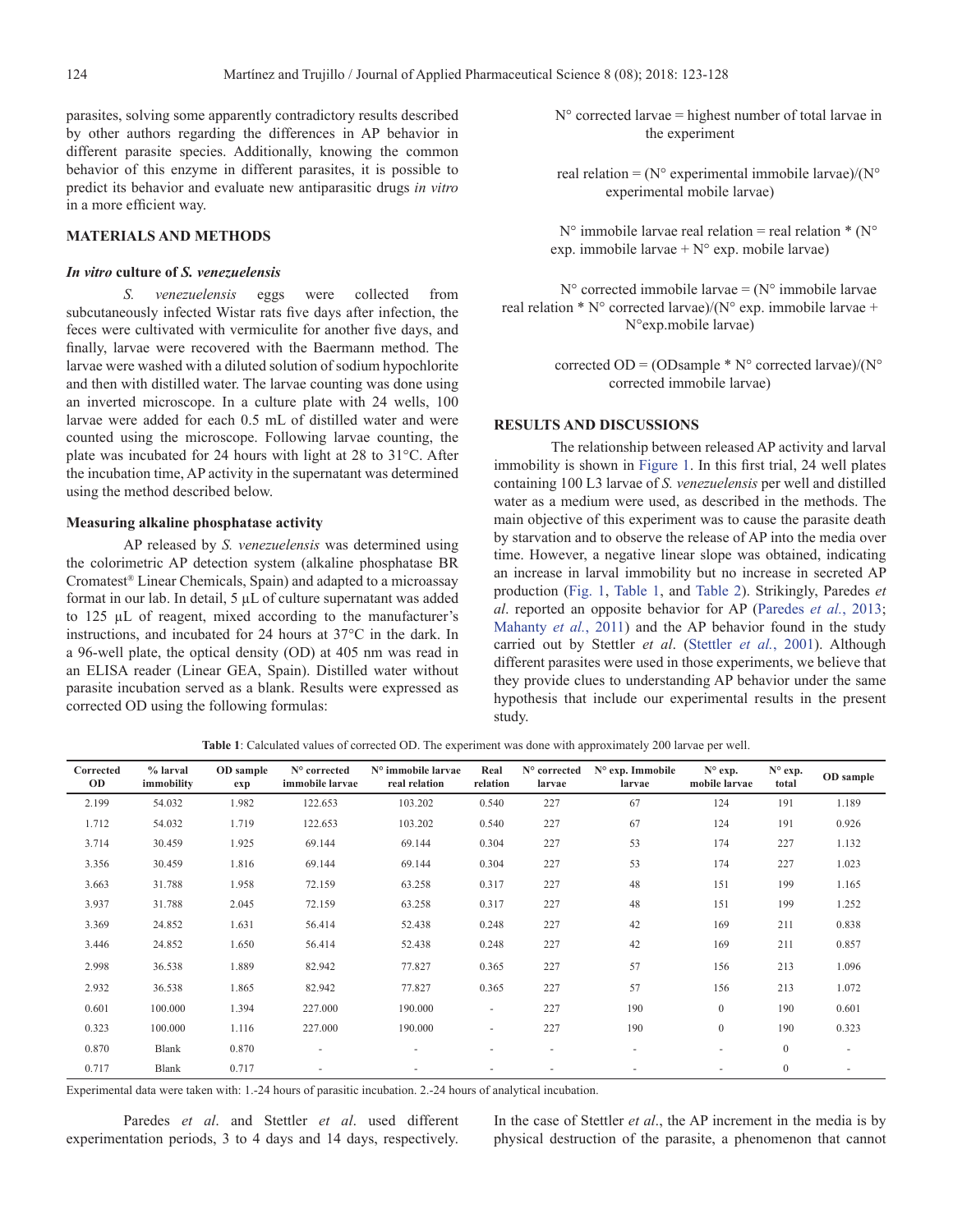be observed within a few days of exposition, as in the case of Paredes *et al*. This explains the fact that, unlike in the Stettler *et al*. work, Paredes *et al*. reported no cuticle rupture, similar to what occurred in our experiment [\(Fig. 3](#page-3-0)). Therefore, in both our work

and that of Parades *et al*., there is no measurement of enzyme release at the moment of *S. venezuelensis* death. However, with parasite destruction as described by Stettler, it is possible that the AP located inside the parasite was released in an untidy way.

<span id="page-2-1"></span>

| Corrected<br><b>OD</b> | % larval<br>immobility | <b>OD</b><br>sample<br>exp | N° corrected<br>immobile larvae | N° immobile larvae<br>real relation | Real<br>relation | N° corrected<br>larvae   | $N^{\circ}$ exp. Immobile<br>larvae | N° exp.<br>mobile<br>larvae | $N^{\circ}$<br>exp.<br>total | OD sample |
|------------------------|------------------------|----------------------------|---------------------------------|-------------------------------------|------------------|--------------------------|-------------------------------------|-----------------------------|------------------------------|-----------|
| 1.076                  | 65.517                 | 0.921                      | 81.897                          | 62.897                              | 0.655            | 125                      | 38                                  | 58                          | 96                           | 0.705     |
| 0.945                  | 65.517                 | 0.835                      | 81.897                          | 62.897                              | 0.655            | 125                      | 38                                  | 58                          | 96                           | 0.619     |
| 1.140                  | 64.407                 | 0.95                       | 80.508                          | 62.475                              | 0.644            | 125                      | 38                                  | 59                          | 97                           | 0.734     |
| 1.030                  | 64.407                 | 0.879                      | 80.508                          | 62.475                              | 0.644            | 125                      | 38                                  | 59                          | 97                           | 0.663     |
| 1.229                  | 53.333                 | 0.871                      | 66.667                          | 49.067                              | 0.533            | 125                      | 32                                  | 60                          | 92                           | 0.655     |
| 0.994                  | 53.333                 | 0.746                      | 66.667                          | 49.067                              | 0.533            | 125                      | 32                                  | 60                          | 92                           | 0.530     |
| 1.420                  | 46.341                 | 0.874                      | 57.927                          | 55.610                              | 0.463            | 125                      | 38                                  | 82                          | 120                          | 0.658     |
| 1.157                  | 46.341                 | 0.752                      | 57.927                          | 55.610                              | 0.463            | 125                      | 38                                  | 82                          | 120                          | 0.536     |
| 1.484                  | 43.678                 | 0.864                      | 54.598                          | 54.598                              | 0.436            | 125                      | 38                                  | 87                          | 125                          | 0.648     |
| 1.232                  | 43.678                 | 0.754                      | 54.598                          | 54.598                              | 0.436            | 125                      | 38                                  | 87                          | 125                          | 0.538     |
| 0.218                  | 100.000                | 0.496                      | 125.000                         | 58.000                              | ٠                | 125                      | 58                                  | $\overline{0}$              | 58                           | 0.218     |
| 0.280                  | 100.000                | 0.434                      | 125.000                         | 58.000                              | ٠                | 125                      | 58                                  | $\mathbf{0}$                | 58                           | 0.280     |
| 0.229                  | Blank                  | 0.229                      | $\sim$                          | ٠                                   |                  | ٠                        | $\sim$                              | $\sim$                      | $\boldsymbol{0}$             |           |
| 0.202                  | Blank                  | 0.202                      | ٠                               |                                     |                  | $\overline{\phantom{a}}$ |                                     | ۰                           | $\boldsymbol{0}$             | ٠         |

Experimental data were taken with: 1.-24 hours of parasitic incubation. 2.-24 hours of analytical incubation.



<span id="page-2-0"></span>**Fig. 1**: Linear relationship between the percentage of immobile larvae versus absorbance at 405 nm in distilled water with 100 and 200 larvae.

Sayers *et al*. (Sayers, *et al.*, 1984) carried out biochemical work on the surface of the nematode *Brugia pahangi*, finding AP in the cuticle, specifically the hypodermis, cortical, and basal structures, and suggested that there are active transport mechanisms in the cuticle. In 1995, Martinez and De-Souza (Martinez and De-Souza, 1995) made a complete study of the cuticle of *S. venezuelensis* and the similarities in the cuticles are notable, showing the same distribution of sheath, epicuticle, outer cortical, inner cortical, basal zone, and hypodermis. With this evidence, we could infer that *S. venezuelensis* must also have AP in their cuticle and that the behavior is the same in cestodes when this parasite is under starvation conditions.

Our results with 100 larvae of the same stage per well were replicated using 200 larvae under the same conditions and an identical trend was observed, thus verifying the accuracy of the results obtained in the first experiment ([Fig. 1\)](#page-2-0). These

experiments were repeated with 100 and 200 larvae per well using a one molar saline solution instead of distilled water. We observed a logarithmic death that conserved a close linear relationship between AP production, AP release, and parasite death [\(Fig. 2\)](#page-2-2). It is important to note that, as expected, the intercept at the y-axis ([Fig. 2](#page-2-2)) of the lines for 200 and 100 larvae show that the amount of AP secreted by 200 live larvae is double the amount secreted by 100 live larvae.



<span id="page-2-2"></span>**Fig. 2**: Lose of linearity when the experiment is done in commercial saline solution, the activity of AP change. Approximately 100 larvae.

The observation that *S. venezuelensis* releases cuticle AP while it is alive demonstrates that other nematodes could have AP in their cuticles and release it following treatment with a test substance, but without destroying the parasite. If cestode walls or nematode cuticles are responsible for AP levels in the parasites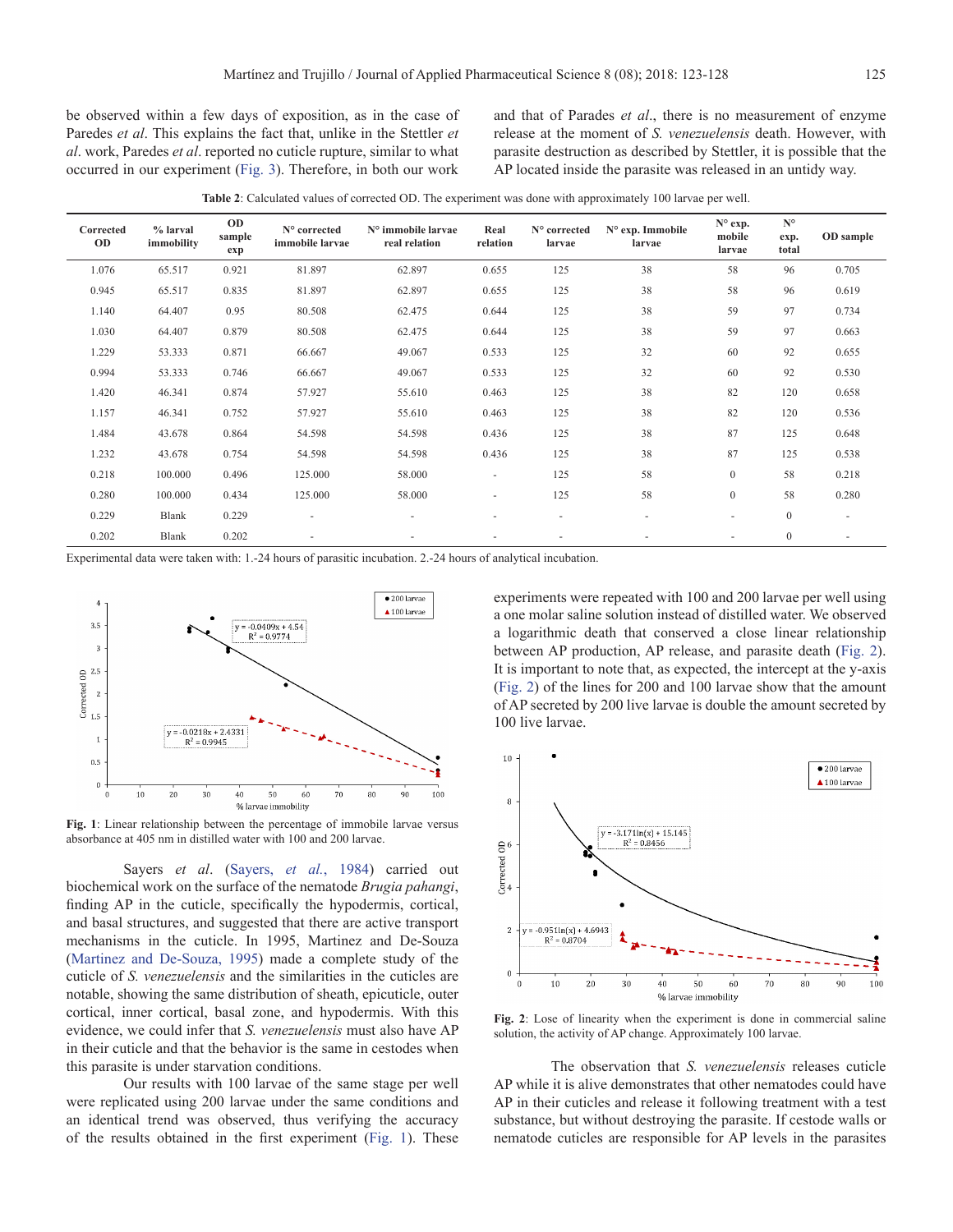media, then we consider that should exist reports of histochemical studies where it is common to find AP in walls and cuticles. The result of searching nematodes' cuticle constituents gives us a list of nematodes with the similar histopathological constitution to *Brugia pahangi*, which is known to have AP in its cuticle [\(Table](#page-3-1) [3](#page-3-1)).



**Fig. 3**:Experimental photos of larvae. a) *S. venezuelensis* L3 larvae alive in the water, b) dead larvae in the pure reagent, few days permanency, c) larvae dead in the pure water, many days permanency (rupture), d) dead larvae in the pure reagent, few days permanency, e) larvae in NaCl 1M after a few hours.

| <b>Table 3:</b> Literature reports of AP in nematodes' cuticle. |  |  |
|-----------------------------------------------------------------|--|--|
|-----------------------------------------------------------------|--|--|

<span id="page-3-0"></span>

| <b>Nematode</b>              | <b>Cuticle constituents reported</b>                                                                                                                          | Reference                     |  |
|------------------------------|---------------------------------------------------------------------------------------------------------------------------------------------------------------|-------------------------------|--|
| Strongyloides venezuelensis  | Sheath (Surface coat), epicuticle, cortical layer, medial layer, fibrous layer, basal layer and hypodermis.                                                   | (Martinez and De-Souza, 1995) |  |
| Caenorhabditis elegans       | Epicuticle, cortical, medial, fibre, basal and hypodermis.                                                                                                    | (Page <i>et al.</i> , 2014)   |  |
| Strongyloides ratti          | Surface coat, epicuticle, amorphous layer (cortical layer), striated layer (fibrous layer), basal layer and hypodermis.                                       | (Grove <i>et al.</i> , 1987)  |  |
| Ascaris suum                 | Epicuticle, cortical zone, median zone, basal zone, basement membrane.                                                                                        | (Bird, 1991)                  |  |
| Haemonchus contortus         | Cortical, matrix, fibre, hypodermis.                                                                                                                          | (Sood and Kalra, 1977)        |  |
| Euchromadora vulgaris        | External, second layer (composed of 2 sub-layers), third layer (composed of overlapping plates), basal layer, epider-<br>mis (the actually known hypodermis). | (Watson, 1965)                |  |
| Ascaris lumbricoides         | External cortical layer, internal cortical layer, fibrillar layer, homogeneous layer, fibre layers, basal lamella.                                            | (Bird and Deutsch, 1957)      |  |
| Nippostrongylus brasiliensis | Cortex, fibrils of collagen, strut or skeletal rod, fluid-filled layer of cuticle, fibre layer of cuticle, basement lamella.                                  | (Lee, 1965)                   |  |

Experiments carried out by Horiuchi *et al*. (Horiuchi *et al.*, 1959) demonstrated that AP in *Escherichia coli* had a behavior similar to that observed in this research, although there is a large difference between a bacterium and a nematode. *E. coli* release AP, though no phosphate is present in the media and AP secretion stops when phosphate is added. Therefore, this enzyme is regulated under stress as a consequence of phosphate presence or absence.

Mahanty *et al*. ([Mahanty](#page-5-2) *et al.*, 2011) reported the same behavior observed by Ruano in controls, but completely opposite behavior when they used a drug compared to Ruano's use of active compounds. This cannot be explained if we consider that only dead parasites secrete AP.

Our next step was to mathematically simulate Ruano's results in terms of larval behavior and phosphatase production obtained in our experiments. The result was strikingly close because we were able to reproduce Ruano's slope of the curve and the variation coefficient accurately ([Fig. 4\)](#page-4-0). We could not,

<span id="page-3-1"></span>however, do a strict simulation because the rate of immobility is different in both experiments and we had to assume a rate for Ruano's experiments. Therefore, there is not sufficient data to reach a final conclusion.

We were then in the position to postulate a mathematical model of the process and its possible application in the daily analysis.

## **Mathematical simulation of AP release by** *S. venezuelensis* **larvae**

The behavior of *S. venezuelensis*, as well as other parasites, agree with the equations that are deduced here.

The larval immobility (or mortality) follows the equation:

% immobility = 
$$
A * e^{Bt} + C
$$
 (1)

where *t* is time units.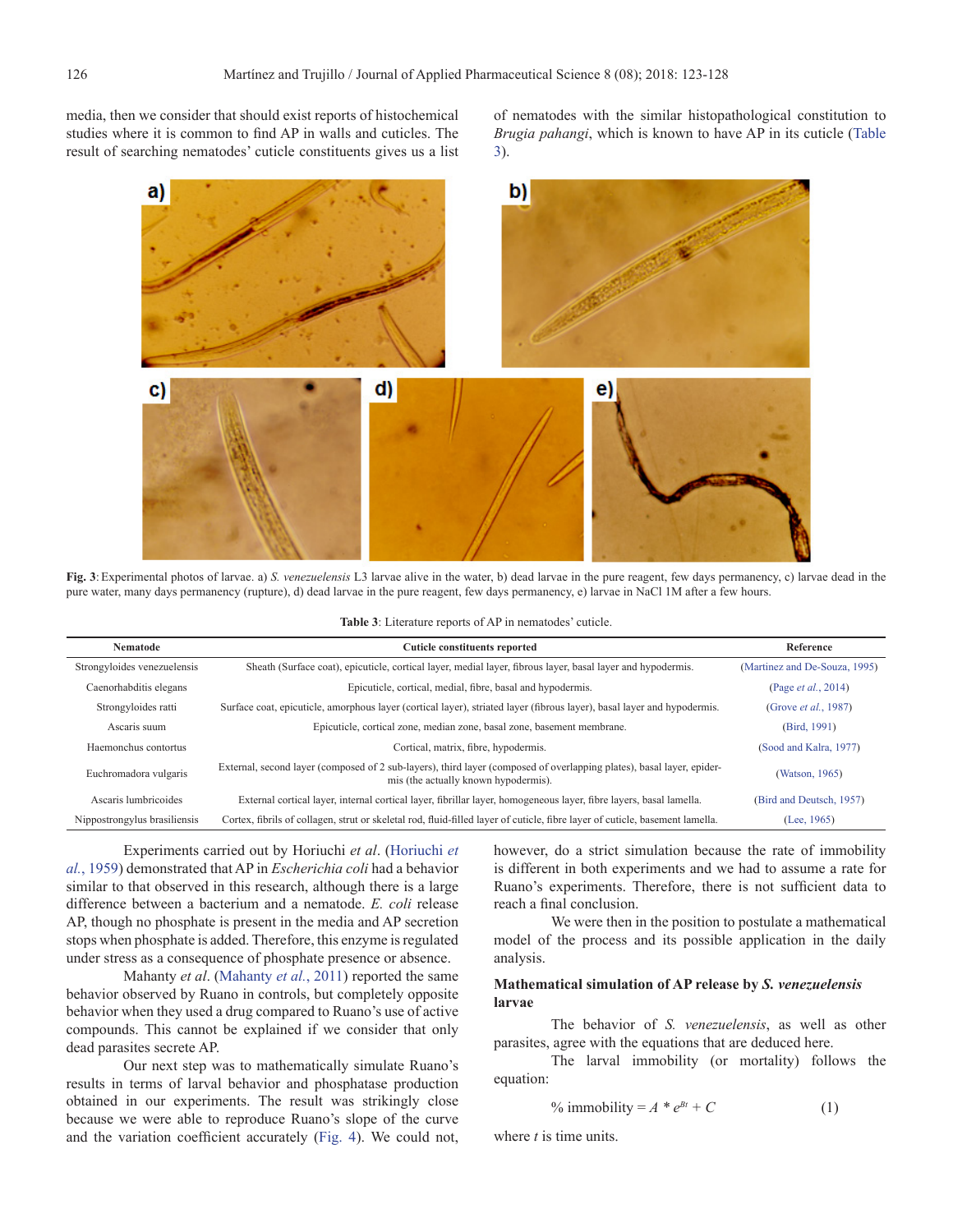Our findings show that optical density (OD) follows the equation:

corrected OD = 
$$
-D * %
$$
immobility + E (2)

Replacing (1) in (2):

corrected OD =  $-D * (A * e^{Bt} + C) + E$  (3)

Equation three shows the real relationship between enzyme secretion and time in a non-accumulative way. This is the OD that we should be able to read if we change the supernatant frequently and control the exact number of parasites in the analysis.

Knowing that Equation three describes the slope of each point of the curve, we were able to integrate it to achieve the accumulated OD:

(*d* accumulated OD)/*dt* = corrected OD

(*d* accumulated OD)/ $dt = -D * (A * e^{Bt} + C) + E$ 

*d* accumulated OD =  $(-D * A * e^{Bt} - DC + E) * dt$ 

Integrating:

accumulated OD =  $\int (-D^* A^* e^{Bt} - DC + E) dt$ accumulated OD = −*D* \* *A*  $\int e^{Bt} dt$  − *DC*  $\int dt$  + *E*  $\int dt$ accumulated OD =  $-D * A * B * e^{Bt} - DC * t + E * t + \omega$ 

To calculate the constant φ, we know the condition that at t = 0 the accumulated  $OD = OD$ <sub>initial</sub> and hence the final equation is:

accumulated OD =  $-ABD * e^{Bt} + (E - DC) * t + ABD + OD$ <sub>initial</sub> (4)

With this equation, it is possible to explain why some parasites have increased AP release following drug treatment when compared to controls, while decreased AP release is observed in other cases. It is important to mention that if we calculated the limits of Equation four when time trends to 0, we obtain ODinitial as a logical result. For *S. venezuelensis*, it is possible to approximate the immobility equation related to natural death versus accumulated OD to a line, as we can verify in Equation four where the term  $-ABD^*e^{Bt}$  tends to be zero.



<span id="page-4-0"></span>**Fig. 4**: Alkaline Phosphatase accumulated in the supernatant of Ruano's experiment (line) and the theoretical simulation (dots).

With these considerations, it was possible to simulate a curve of the AP accumulation in the media according to Ruano's experiment, considering some experimental data for that assay with some assumptions that our hypotheses encompass [\(Fig. 4\)](#page-4-0). We use Ruano's experimental data that at seven days the percentage of immobility is 20%, this relation corresponds to the equation % immobility =  $0.0119 * EXP(1.0619 * days)$ . With the observations from our work, we know that the scope of the corrected OD versus the percentage of immobility must be negative and we arbitrarily chose the equation corrected OD =  $-0.004 * %<sub>ij</sub>$  mmobility + 0.1. Applying Equation four, we obtain what could be an approximately linear relationship with a similar slope ([fig. 4](#page-4-0)). This demonstrated that it is possible to achieve an AP increment in the media even though there are fewer larvae alive.

#### **From a mathematical model to a useful experiment**

The observation that the OD response (AP response) in the supernatant of parasites versus time is linear, constitutes an easy and powerful tool to evaluate the effects of drugs activity, active compounds from plants, or plant extracts in parasites. Since the action of active compounds agrees with the Michaelis-Menten response, we expect a similar response in accumulated OD in this kind of experiment. For example, when using a drug in this kind of experiment, the parasites begin to die in a logarithmic way and knowing that the response of accumulated OD is almost linear with respect to time, we expect a Michaelis-Menten response to the drug in terms of accumulated OD.

It is necessary to mention that for routine experiments we would only need to calculate the accumulated OD, as calculation of the corrected OD was needed only for the purposes of this article.

With all of these considerations, we are now able to propose a general method to evaluate the half maximal inhibitory concentration  $(IC_{50})$  of compounds utilizing AP activity as an indicator of inhibition. The following is a protocol example using microscopic nematodes.

Collect and wash larvae then place them in distilled water. Using a micropipette, transfer a drop of known volume to a microscope and determine the larvae number. Then calculate the volume needed for each well according to the number of parasites desired for the experiment. Each well contains a volume of distilled water with and without different drug doses. Controls should show a linear response of OD versus time, and the drug effect should produce different Michaelis-Menten kind of responses in the same graph. Finally, plot the accumulated OD versus drug concentration (To calculate the  $IC_{50}$ , choose different concentrations of the drug but the same treatment time during the experiment) to obtain a Michaelis-Menten curve. The accumulated  $OD = J * Does/(K +$ Dose) where the  $IC_{50}$  is calculated with the equation:

> $\frac{1}{accumulated\; 0} = \frac{K}{I} \left( \frac{1}{Dose} \right) + \frac{1}{I}$ (5)

and

 $IC_{50} = K$ 

The main advantages of this new approach are that we do not have to count each parasite using a microscope and we can use hundreds of parasites without problems. Indeed, it is better